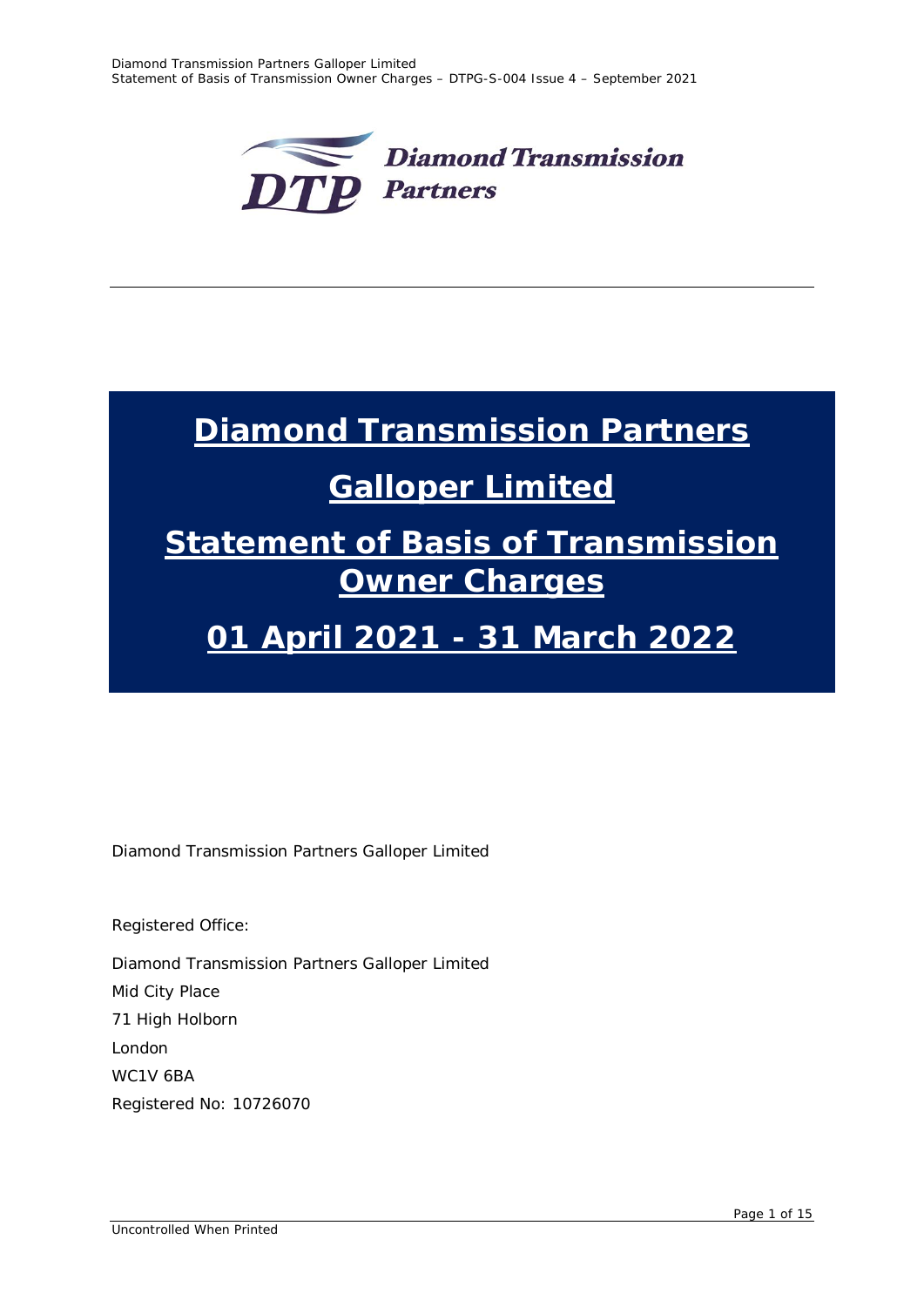### **Document History**

| <b>Issue</b> | Date     | Summary of Changes /<br><b>Reasons</b> | Author(s)             | <b>Approved By</b><br>(Inc. Job<br>Title) |
|--------------|----------|----------------------------------------|-----------------------|-------------------------------------------|
| 1            | 21/02/20 | First Issue                            | Monica<br>MiHwa Hwang | G Thornton                                |
| 2            | 24/02/20 | Minor typos corrected                  | Monica<br>MiHwa Hwang | G Thornton                                |
| 3            | 25/08/20 | <b>Update for 2020/21</b>              | Trinh Vo              | Tawanda<br>Gwatinyanya                    |
| 4            | 06/09/21 | Update for 2021/22                     | Trinh Vo              | Tawanda<br>Gwatinyanya                    |

### **TABLE OF CONTENTS**

| 3 TRANSMISSION OWNER REVENUE RESTRICTION (TO GENERAL SYSTEM |  |
|-------------------------------------------------------------|--|
| 4 TRANSMISSION OWNER REVENUE RESTRICTION (TO SITE-SPECIFIC  |  |
| 5 TRANSMISSION OWNER REVENUE RESTRICTION (TO SITE-SPECIFIC  |  |
|                                                             |  |
|                                                             |  |
|                                                             |  |
|                                                             |  |
|                                                             |  |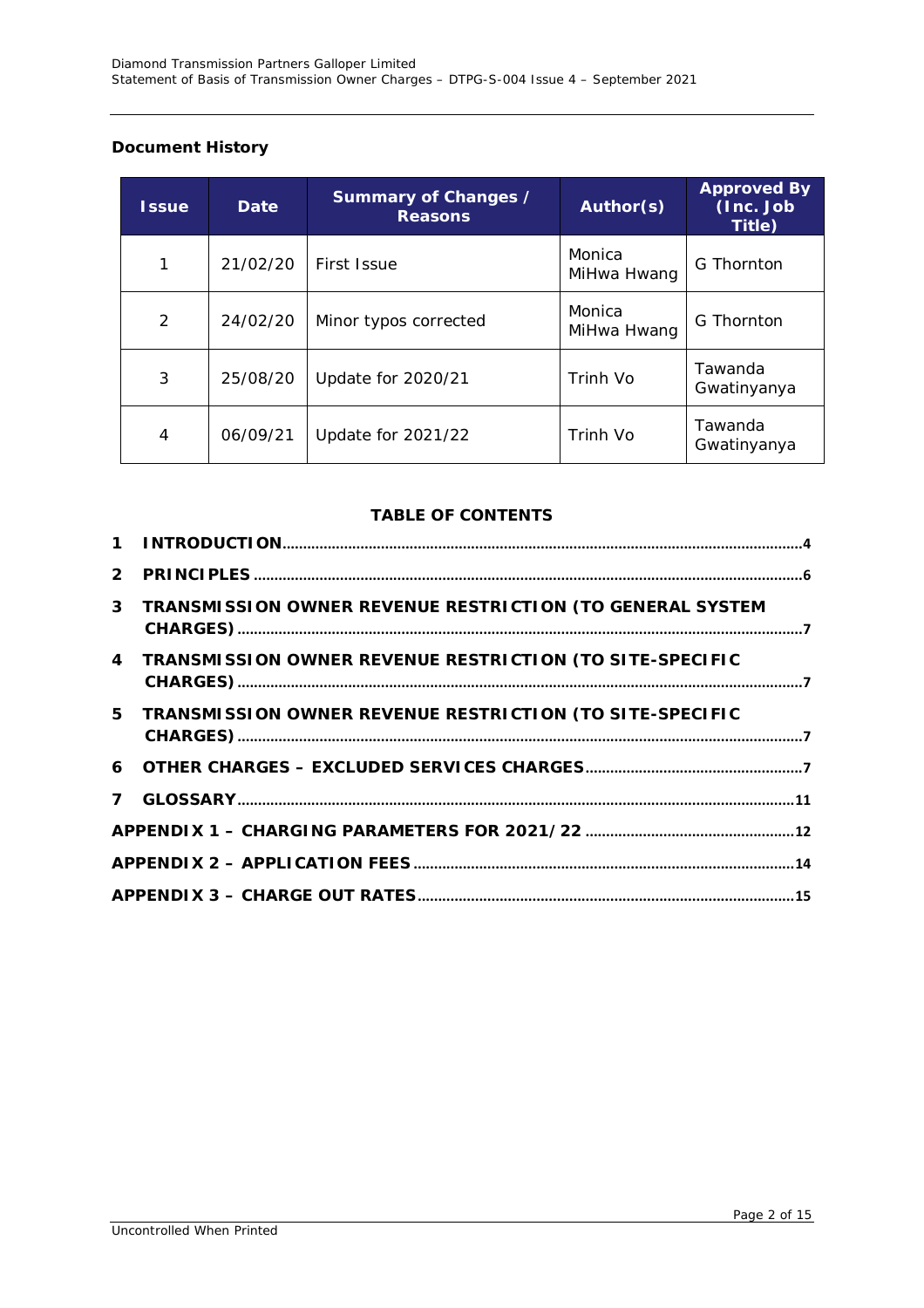# STATEMENT OF

# DIAMOND TRANSMISSION PARTNERS GALLOPER LIMITED

# BASIS OF TRANSMISSION OWNER CHARGES

This statement is produced by Diamond Transmission Partners Galloper Limited ("**DTPG**"), the Offshore Transmission Owner ("**OFTO**"), which sets out the basis of charges for the provision by DTPG to National Grid Electricity System Operator Limited ("**NGESO**") (the GB System Operator, GBSO) of transmission services as specified in the Offshore Electricity Transmission Licence and System Operator Transmission Owner Code ("**STC**").

This Statement is effective from 01 April 2021.

The charges shall consist of TO General System Charges, TO Site-Specific Charges, Offshore Transmission Owner of Last Resort Charges and Other Charges as set out in this statement.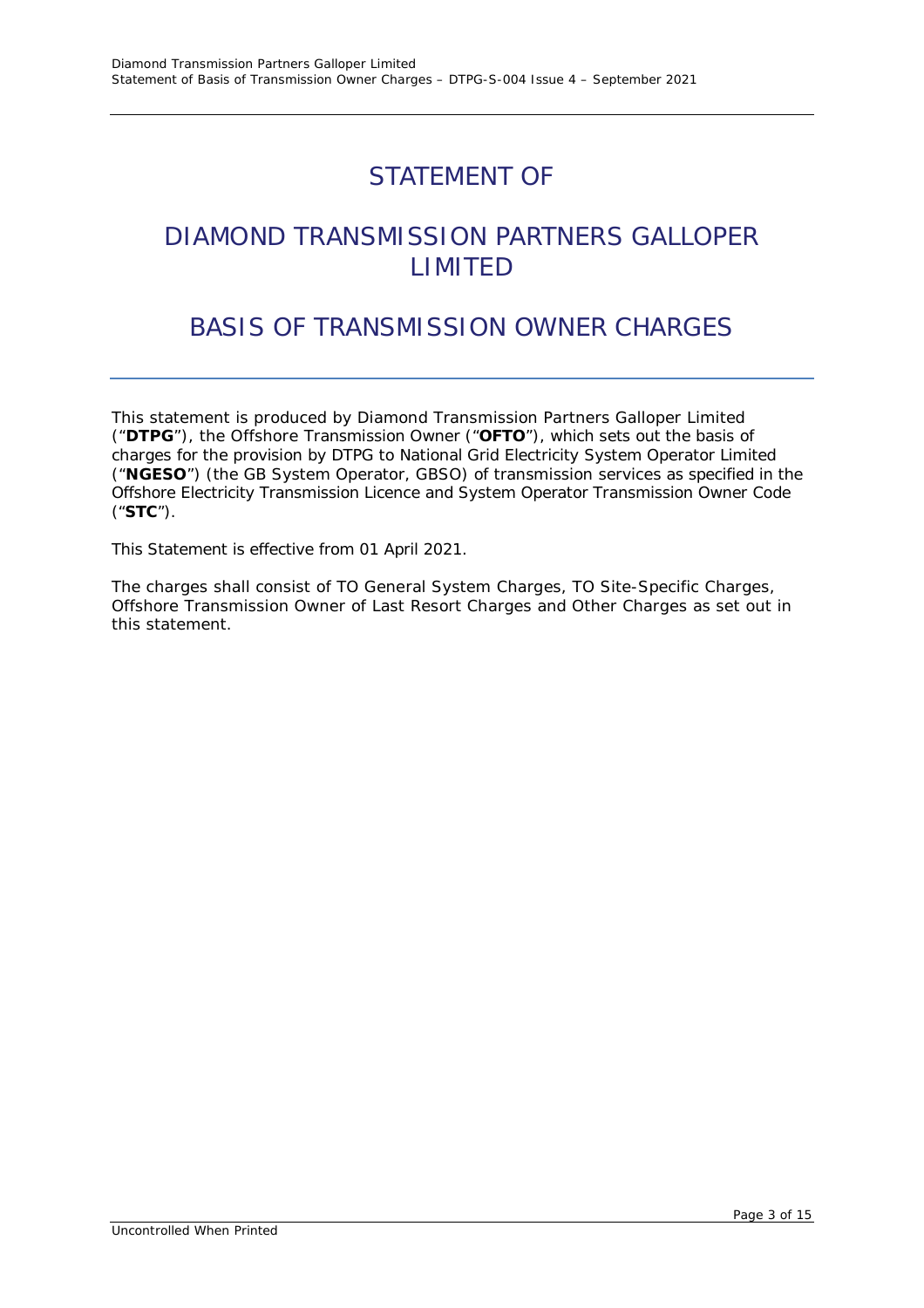### <span id="page-3-0"></span>**1 INTRODUCTION**

- 1.1 DTPG is obliged, under Amended Standard Condition E12 J9 (Basis of Transmission Owner Charges) of its Offshore Electricity Transmission Licence, to prepare and submit to the Authority a statement in a form approved by the Authority setting out the basis upon which charges will be made by DTPG for:
	- *a. provision of transmission owner services;*
	- *b. connection to DTPG's transmission system in such form and detail as shall be necessary to enable NGESO to make a reasonable estimate of the charges to which it would become liable for the provision of DTPG's services; and*
	- *c. outage changes.*
- 1.2 Amended Standard Condition E12 J9 requires that the statement shall in respect of connection to the licensee's (DTPG) transmission system include:
	- *a. a schedule listing those items (including the carrying out of works and the provision and installation of electric lines or electrical plant or meters) of significant cost liable to be required for the purpose of connection (at entry or exit points) to the Licensee's Transmission System and for which site specific charges may be made or levied, and including (where practicable) indicative charges for each such item and, in other cases, an explanation of the methods by which and the principles on which such charges will be calculated;*
	- *b. the methods by which and the principles on which site specific charges will be made in circumstances where the electric lines or electrical plant to be installed are (at the licensee's discretion) of greater size or capacity than that required;*
	- *c. the methods by which and the principles on which any charges (including any capitalised charge) will be made for required maintenance, replacement and repair of electric lines, electrical plant or meters provided and installed for making a connection to the Licensee's Transmission System;*
	- *d. the methods by which and the principles on which any charges will be made for disconnection from the Licensee's Transmission System and the removal of electrical plant, electric lines and ancillary meters following disconnection; and*
	- *e. such other matters as shall be specified in directions issued by the Authority from time to time for the purpose of this condition.*
- 1.3 Site specific charges for those items referred to above shall be set at a level which will enable the licensee to recover:
	- *a. the appropriate proportion of the costs directly or indirectly incurred in carrying out any works, the extension or reinforcement of the Licensee's Transmission System and the provision and installation, maintenance, replacement and repair or (as the case may be) removal following disconnection of any electric lines, electrical plant, meters or other items; and*
	- *b. a reasonable rate of return on the capital represented by such costs.*
- 1.4 DTPG is also obliged, upon being directed to do so by the Authority and within such period as shall be specified in the directions, prepare and submit to the Authority a statement or statements in a form approved by the Authority stating that charges:
	- *a. for Transmission Owner Services;*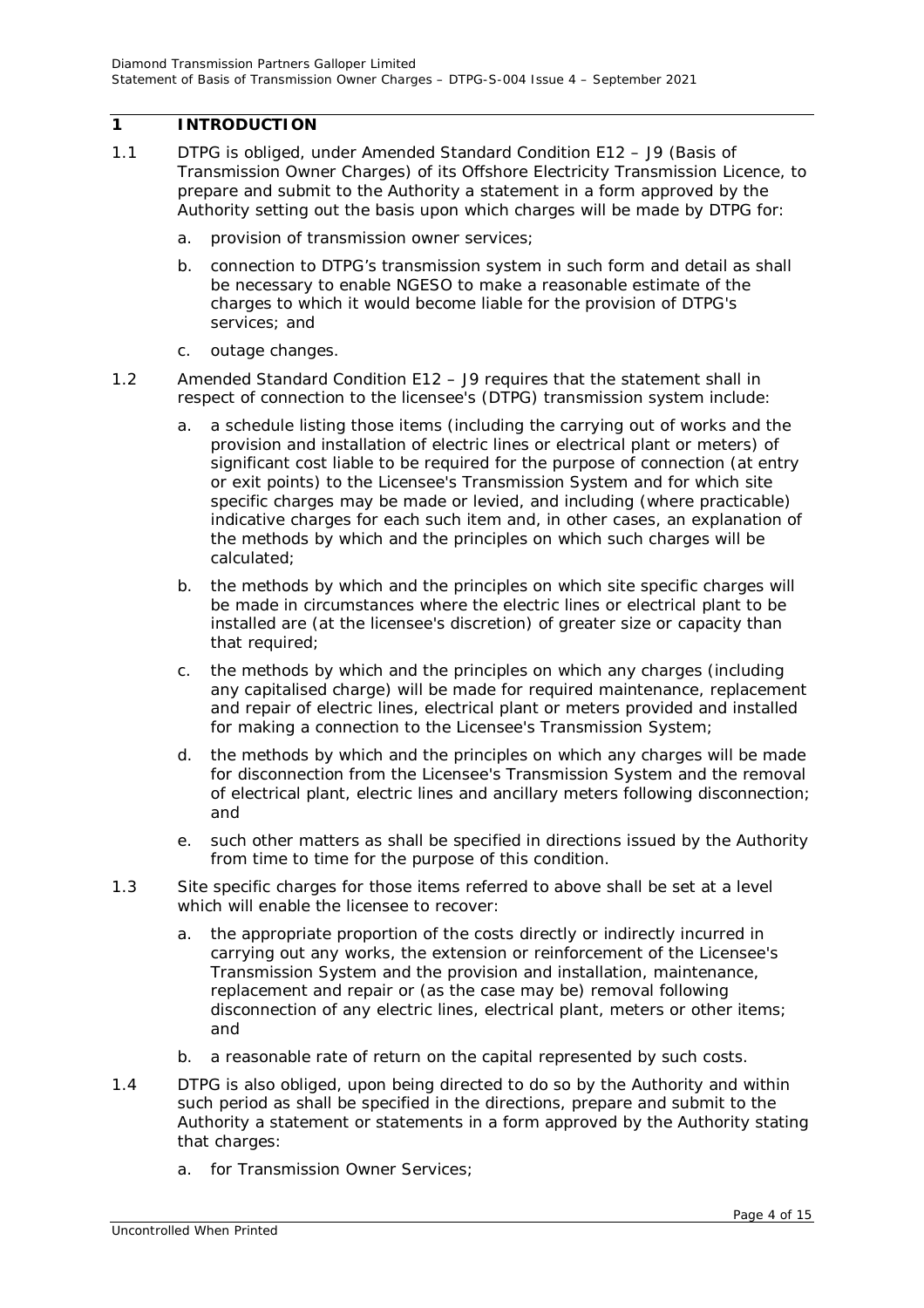- *b. for connection to the Licensee's Transmission System; and*
- c. *for Outage Changes.*

The statement or statements shall be in such form and contain such detail as necessary to enable the System Operator to make a reasonable estimate of the charges to which it would become liable for the provision of such services. Without prejudice to the foregoing, the statement(s) shall include the information specified in the directions.

- 1.5 Amended Standard Condition E12-J9 permits and, where appropriate, requires that DTPG:
	- a. may periodically revise this statement and shall, at least once in every year this licence is in force, make any necessary revisions to this statement in order that the information set out in the statement shall continue to be accurate in all material respects, as required by clause 2 and 5 of Amended Standard Condition E12-J9; and
	- b. is required to send a copy of this statement prepared in accordance with clause 2 and 5 and each revision of this statement to the Authority, as required by clause 7 of Amended Standard Condition E12-J9, and shall publish any such statement on its website.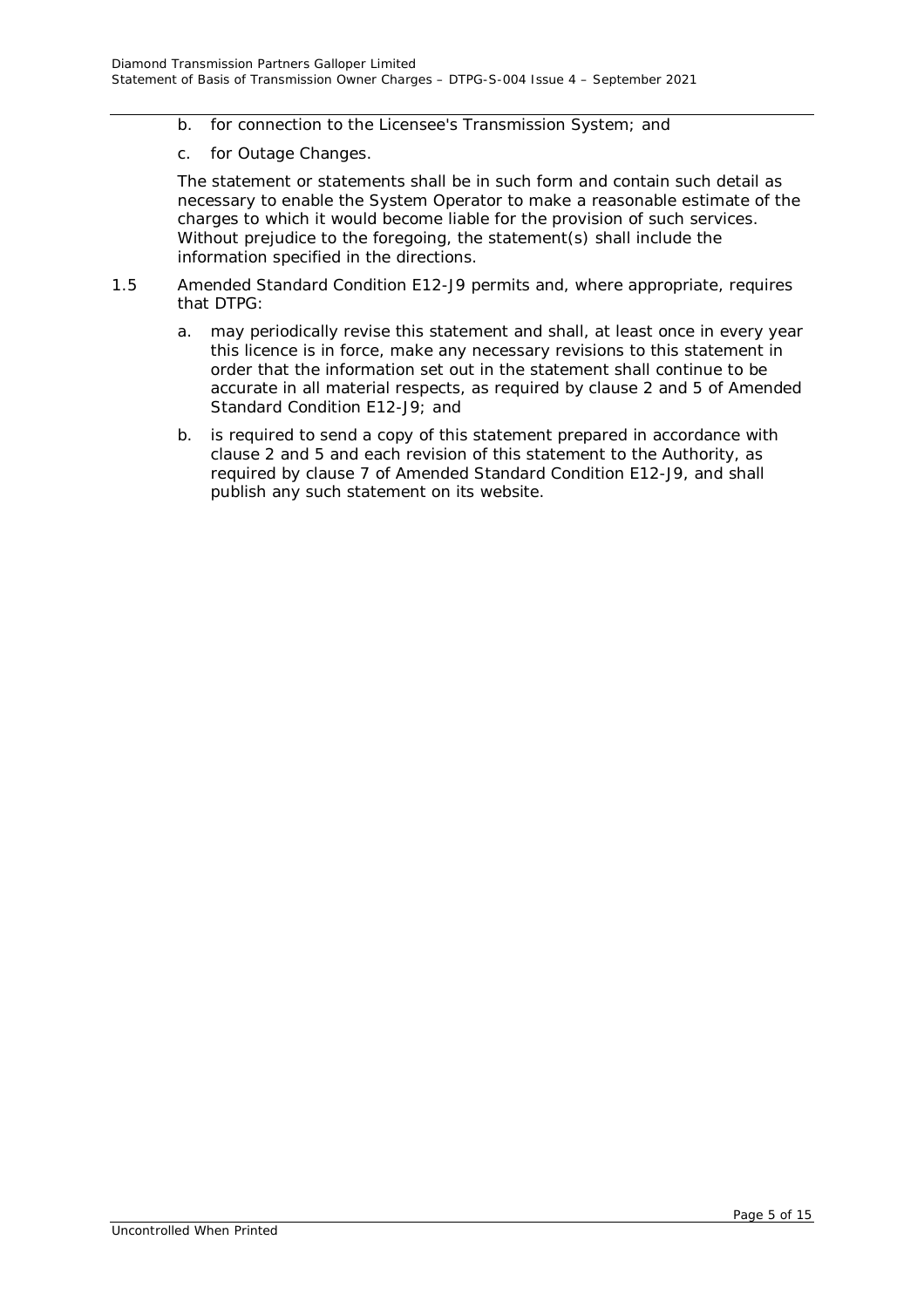### <span id="page-5-0"></span>**2 PRINCIPLES**

- 2.1 This statement sets out DTPG's charges for the provision of transmission services to NGESO, in its capacity as National Electricity Transmission System Operator ("**NETSO**").
- 2.2 The STC permits DTPG to charge for its services under a number of headings: TO General System Charges; TO Site-Specific charges; Offshore Transmission Owner of Last Resort Charges and Other Charges.
- 2.3 DTPG must identify and classify its assets into one of two charging categories:
	- a. TO General System Charges; and
	- b. TO Site-Specific Charges.

DTPG has identified all of its assets as being attributable to the TO General System Charges category and therefore DTPG does not have any TO Site-Specific Charges<sup>[1](#page-5-1)</sup>.

The TO General System charges are designed to recover the cost of the OFTO assets acquired by DTPG over the 20 year life of the revenue entitlement under the Offshore Electricity Transmission Licence.

- 2.4 If DTPG is given a Direction under Standard Condition E21 (Offshore Transmission Owner of Last Resort) of the Offshore Electricity Transmission Licence, then it is eligible to charge for services rendered in accordance with these conditions. The principles for charging **Offshore Transmission Owner of Last Resort Charges** are set out later in this statement – see "Offshore Transmission Owner of Last Resort Charges" later in this statement.
- 2.5 DTPG may at the request of NGESO carry out other work, which is not covered by the TO General System Charges or Offshore Transmission Owner of Last Resort Charges, including, for example, outage rescheduling. The principles for calculating such **Other Charges** are also set out in this statement – see "Other Charges – Excluded Services Charges" later in this statement.
- 2.6 The **TO General System Charges** are charges that relate to the recovery of costs incurred in respect of DTPG's entire transmission infrastructure from the generators 34kV gas insulated switchgear terminals feeding the offshore transformers located on a single offshore platform through to the 132kV busbar gas zones at the 132kV Leiston substation which connects to National Grid Electricity Transmission's onshore transmission network. The principles adopted in determining the TO General System Charges are explained in the section "Transmission Owner Revenue Restriction" outlined later in this statement.
- 2.7 The methodology for calculating the TO General System Charges, TO Site-Specific Charges, the Offshore Transmission Owner of Last Resort Charges and Other Charges is set out on the following pages.

-

<span id="page-5-1"></span><sup>1</sup> TO Site Specific Charges relate to costs associated with connections that aren't recovered as TO General System Charges or Other Charges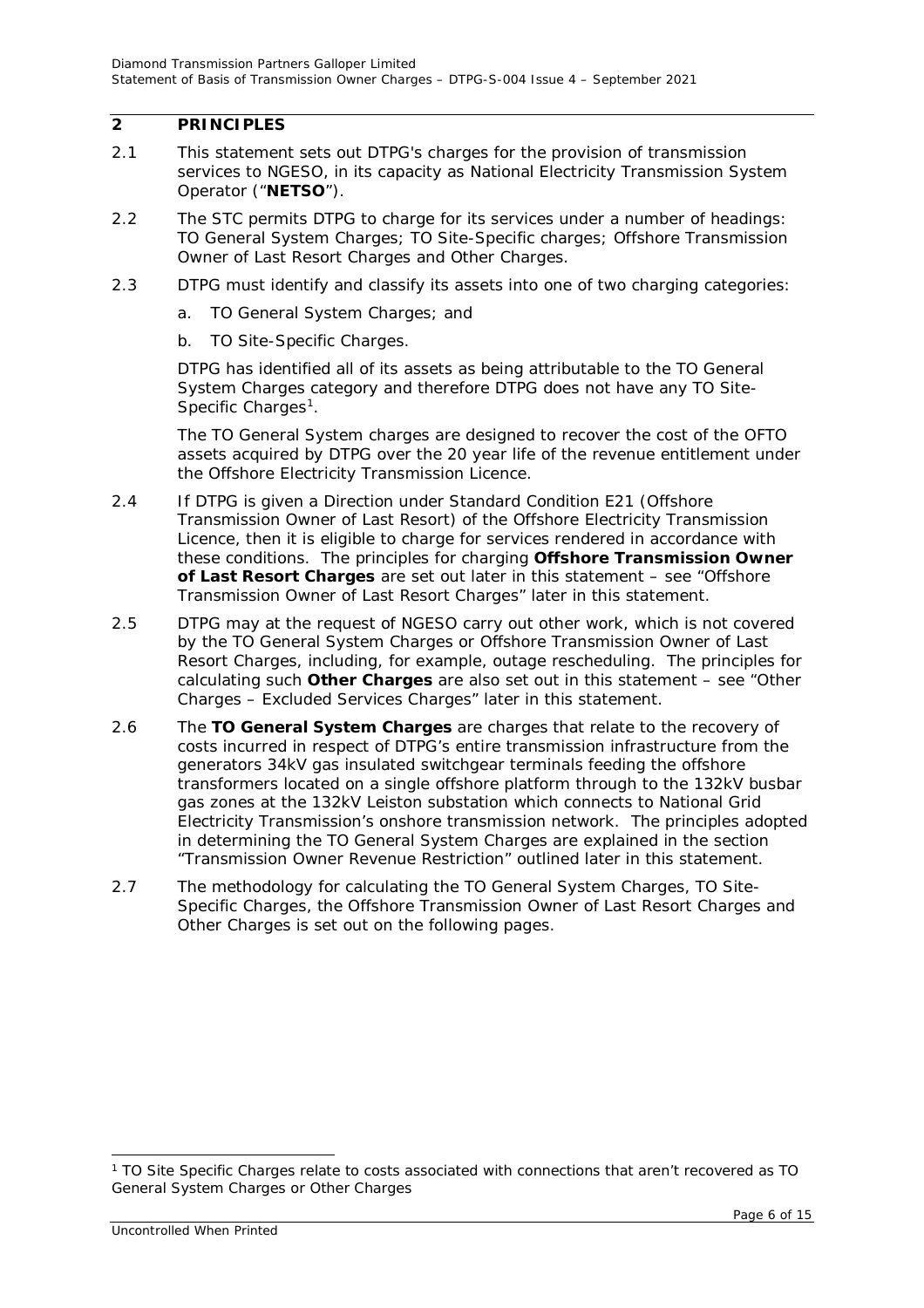#### <span id="page-6-0"></span>**3 TRANSMISSION OWNER REVENUE RESTRICTION (TO GENERAL SYSTEM CHARGES)**

- 3.1 The Offshore Electricity Transmission Licence sets a restriction on DTPG's TO General System Charges, as described below.
- 3.2 Amended Standard Condition E12 J2 (Restriction of Transmission Revenue: Revenue from Transmission Owner Services) of DTPG's Offshore Electricity Transmission Licence establishes the charge restriction that determines the allowed transmission owner revenue (OFTO $<sub>t</sub>$ ) that DTPG may earn from its</sub> transmission owner services.
- 3.3 The formulae for the calculation of OFTO<sub>t</sub> are set out in DTPG's Licence. Values for certain parameters required to calculate charges for the 2021/2022 financial year (year t=3) are as specified in Appendix 1.
- 3.4 In the event of additional capacity being required from DTPG the value of  $\text{OFTO}_t$ will be adjusted in accordance with the formulae set out in the Licence (Amended Standard Condition E12 - J4 (Restriction of Transmission Revenue: Annual Revenue Adjustments) and Standard Condition E17 (Obligations in relation to offers for connection etc.)).

#### <span id="page-6-1"></span>**4 TRANSMISSION OWNER REVENUE RESTRICTION (TO SITE-SPECIFIC CHARGES)**

- 4.1 DTPG does not expect to have any TO Site-Specific Charges.
- 4.2 TO Site-Specific Charges relate to costs associated with connections that are not recovered through TO General System Charges or Other Charges. DTPG expects that the majority of the costs incurred in relation to connections would be recovered through TO General System Charges, with some related charges recovered as Other Charges. As a consequence, DTPG is unlikely to invoice NGESO for any TO Site-Specific Charges.

#### <span id="page-6-2"></span>**5 TRANSMISSION OWNER REVENUE RESTRICTION (OFFSHORE TRANSMISSION OWNER OF LAST RESORT CHARGES)**

5.1 In the event that DTPG is given a notice by the Authority under Standard Condition E21 (Offshore Transmission Owner of Last Resort), then DTPG would be permitted to charge Offshore Transmission Owner of Last Resort Charges for transmission services provided in accordance with the direction of the Authority. These charges would be as set out and specified in a direction issued by the Authority to the OFTO in accordance with Standard Condition E21.

### <span id="page-6-3"></span>**6 OTHER CHARGES – EXCLUDED SERVICES CHARGES**

- 6.1 Amended Standard Condition E12 J10 (Excluded Services) permits DTPG to charge NGESO for other services provided in addition to those services provided in DTPG's capacity as Offshore Transmission Owner. No charges can be made to NGESO for any services in so far as they relate to the provision of services remunerated under charges for offshore transmission owner services in accordance with Amended Standard Condition E12 - J9 (Basis of Transmission Owner Charges). The basis for determining transmission owner charges is described above under the section "Transmission Owner Revenue Restriction".
- 6.2 Other charges excluded services charges are permitted to be made, but not limited to, in respect of the services stated under ES1 to ES5 in Amended Standard Condition E12-J10, paragraph 9 of DTPG's Offshore Electricity Transmission Licence.

The Other Charges relating to transmission services that can be levied on NGESO by DTPG in any year are equal to the sum of the charges listed below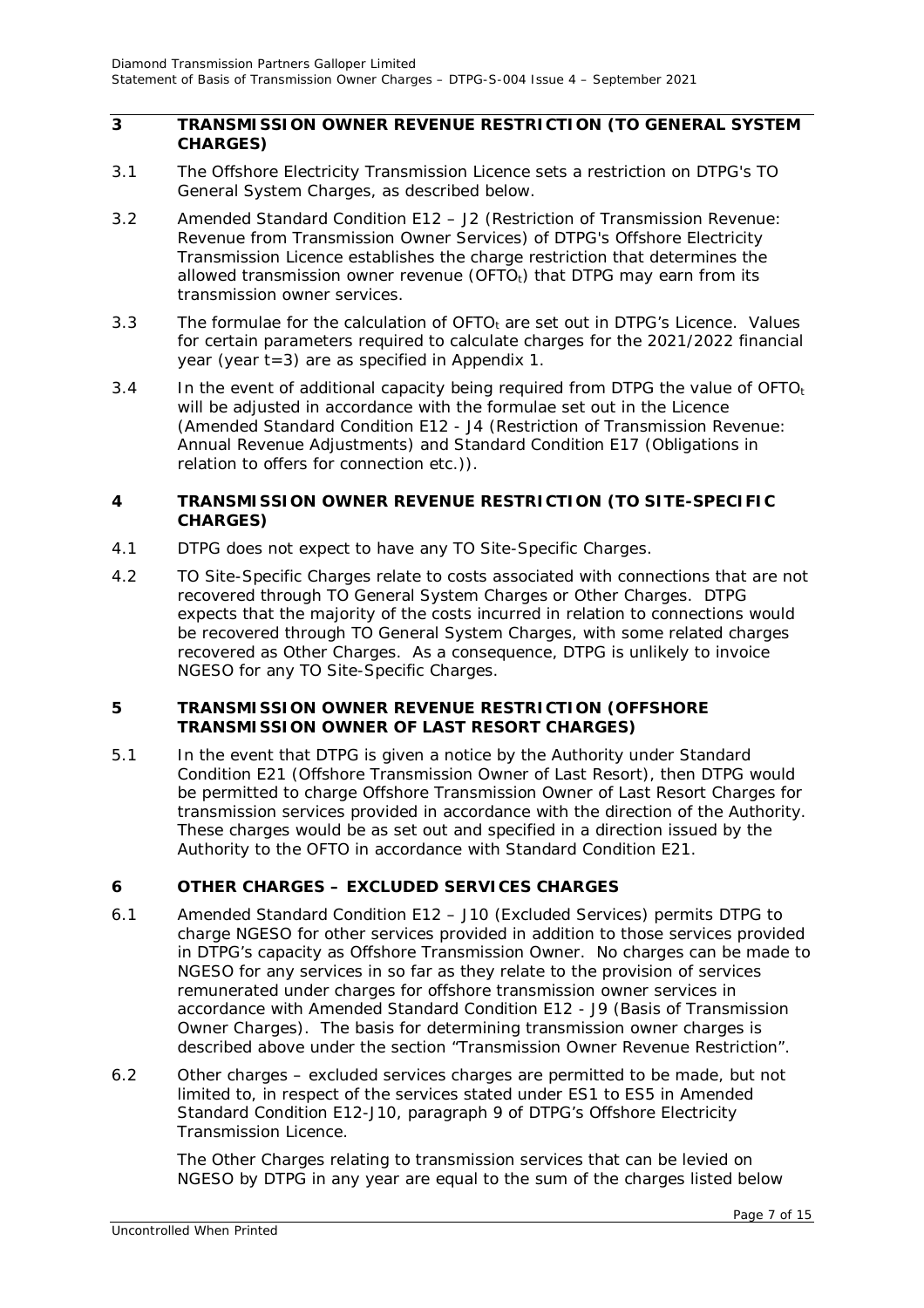net of any Interruption Charges (as defined in the STC) charged by NGESO to DTPG.

#### **a. Application fees**

DTPG will charge NGESO an application fee as set out in Appendix 2 at the time of each application for a new or modified connection to DTPG's transmission system. The application fee is intended to cover the actual engineering costs and other expenses incurred by DTPG in preparing an offer of terms, and are dependent upon the size, type and location of the proposed new or modified connection.

DTPG will monitor and record the actual costs incurred in preparing an offer of terms and when the work has been completed, DTPG will compare the actual costs incurred to the application fees charged to NGESO. In the event that there is a difference between the application fee and costs incurred this amount will be charged or refunded to NGESO as appropriate.

NGESO will be charged for the actual costs incurred by DTPG in carrying out this work, based on DTPG's market based charge-out rates as detailed in Appendix 3 to this statement.

Should NGESO notify DTPG of changes in the planning assumptions after receipt of an application fee, DTPG may levy an additional charge. In any event, whether an additional charge is levied or not, the actual costs incurred in preparing a revised connection will be charged to NGESO through the mechanism described above when the offer is completed.

If, in exceptional circumstances, NGESO makes an application which involves significant costs over and above those that would be normally expected (e.g. substantial system studies, specialist surveys, investigations) to process an offer of terms, then DTPG reserves the right to vary the applicable fee.

If, following completion of the works to which the application related, the incremental capacity incentive adjustment term (ICAt) in Amended Standard Condition E12 - J4 (Restriction of Transmission Revenue: Annual Revenue Adjustments) ("incremental capacity incentive") is adjusted so that the cost of the application is recovered through the TO General System Charges, then the application fee will be refunded to NGESO.

#### **b. Feasibility study fees**

If NGESO requests a feasibility study associated with alterations to or extension of DTPG's network, a fee (the "**advance fee**") will become payable in advance of any engineering and out-of pocket expenses incurred by DTPG. The advance fee payable by NGESO will vary according to the size of the study and the amount of work expected and will be charged on the basis of the expected cost of completing the feasibility study.

Actual costs incurred will be based on the DTPG's market based charge-out rates as shown in Appendix 3 and any other external costs incurred by DTPG (e.g. travel & subsistence costs, specialist surveys, external consultants etc.) in completing the study. Where the actual engineering and out-of pocket expenses incurred by DTPG exceed the advance fee, DTPG will issue an invoice for the excess. Conversely, where DTPG does not use the whole of the advance, the balance will be refunded.

#### **c. Abortive works charges**

If as a result of a modification application, received after commencement of works, DTPG is required to make amendment to the transmission construction works and DTPG has previously carried out some or all of the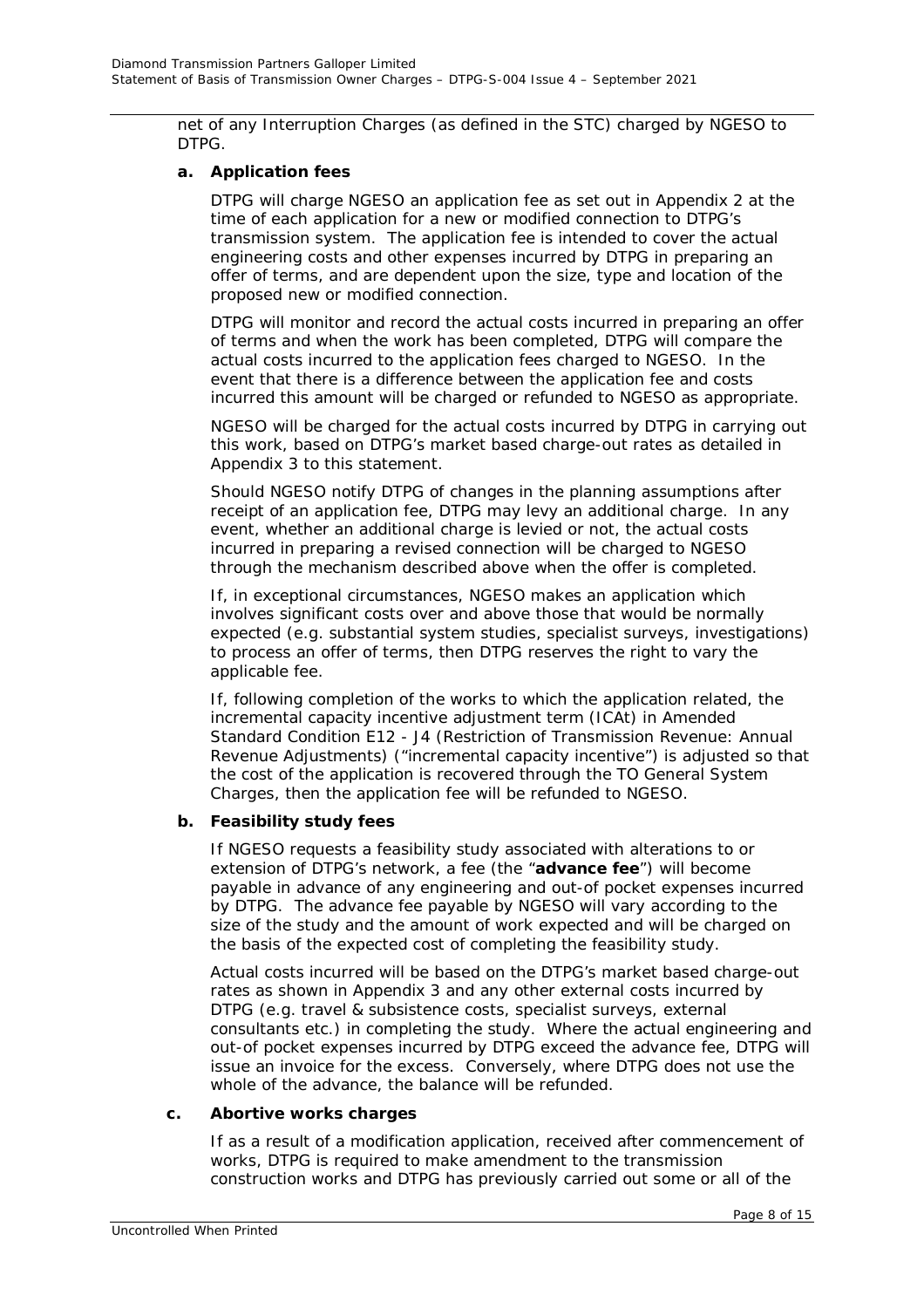works that are no longer required, then these works are defined as "abortive works". In such circumstances, NGESO shall be required to make a payment to DTPG in respect of all fees, expenses and costs of whatever nature reasonably and properly incurred by DTPG in respect of these abortive works for which DTPG is responsible or may otherwise become liable in respect of the abortive works.

Invoices will be raised on NGESO in respect of all reasonably incurred costs attributable to the abortive works.

If the abortive works result in an adjustment to the incremental capacity so that the cost, or part thereof, of the abortive works is recovered through the TO General System Charges, then the cost, or part thereof, previously charged to NGESO in respect of the abortive works will be refunded.

#### **d. De-energisation and disconnection charges**

Where NGESO wishes a supply to be permanently de-energised, a minimum of two business days' notice (or such other period as may be specified in the TO Construction Agreement and/or STC) to that effect should be given to DTPG. DTPG will then arrange to de-energise the supply. An additional charge will be made for this service if undertaken outside normal working hours in order to recover any additional costs for call-out or out-of-hours working.

Temporary de-energisation (and subsequent re-energisation) resulting from the failure by NGESO to comply with the terms of their relevant agreement, or carried out at the request of NGESO, will be charged for by DTPG to NGESO based on the costs incurred by DTPG.

If NGESO requests disconnection, this must be requested in writing.

#### **e. Charges for outage changes**

Where prearranged outages are rearranged at NGESO's request or where NGESO require additional services for planned or unplanned outages and these services are over and above the normal service provided under DTPG's Operation and Maintenance Service Agreement (relevant details of which will be disclosed to NGESO on request), then additional charges will be made in respect of these additional services.

The additional charges levied on NGESO will reflect the reasonably incurred net costs incurred by DTPG in accommodating NGESO's request and will be determined in accordance with STCP 11-3 "TO Outage Change Costing". DTPG's charges to NGESO in respect of rearranged outages and/or additional services will include all net costs incurred by DTPG and will relate directly to the activities required by NGESO. Where appropriate these costs will be based on the market based charge-out rates as shown in Appendix 3 to this statement.

These costs include, but are not limited to:

- i. Demobilisation and remobilisation costs;
- ii. Costs (including where appropriate, liquidated damages) of standing down or mobilising contractors until the rescheduled outage starts. Costs will be derived from contractors' invoices and, in the case of liquidated damages, from the relevant agreement(s);
- iii. Costs of overtime working to reduce outage time so as to reduce NGESO's net costs in maintaining system security. Cost will be based on overtime hours worked on the particular outage;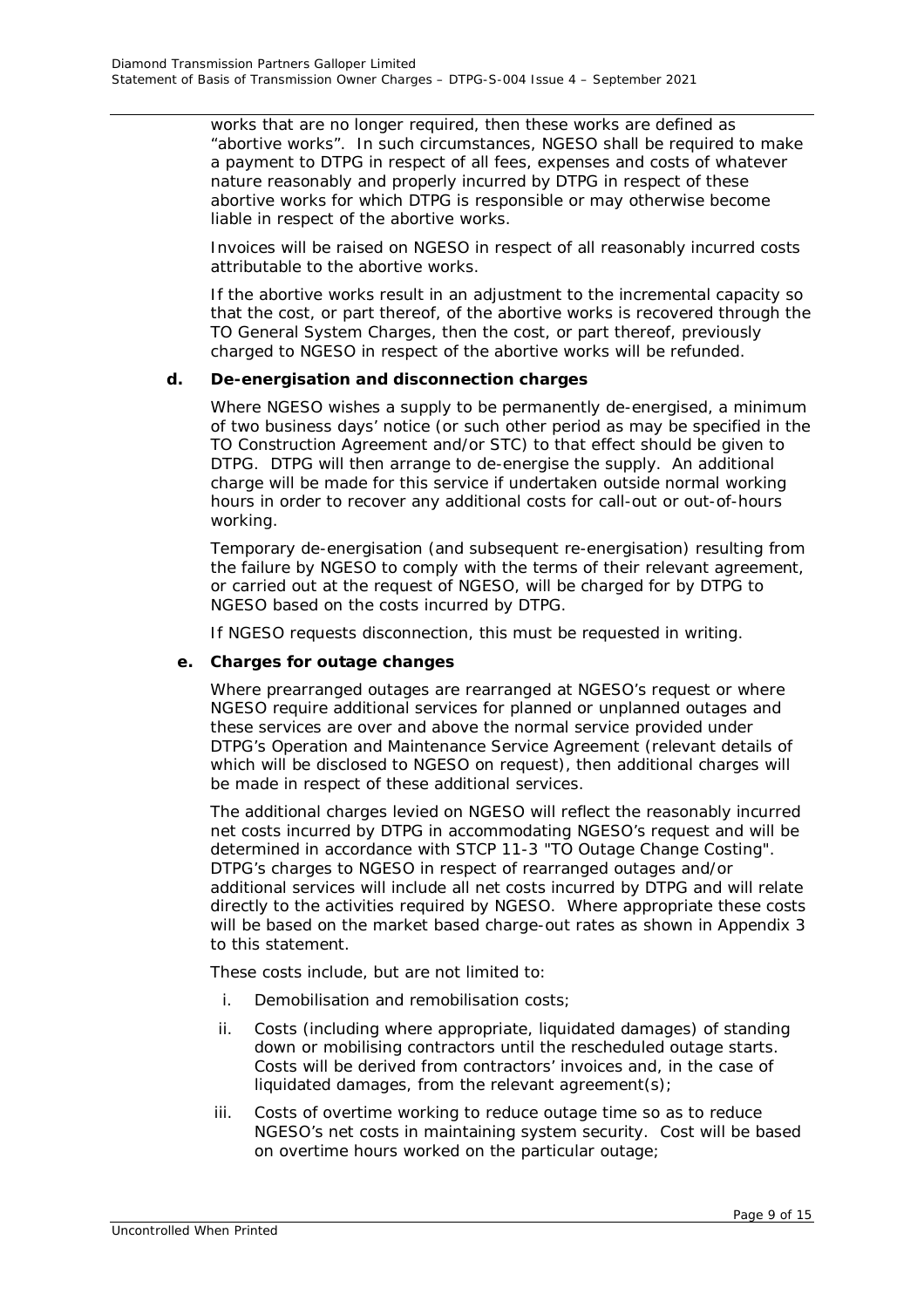- iv. Additional waiting on weather costs for carrying out work at different times of year;
- v. Costs of installing additional equipment, as required, such as bypass arrangements; and
- vi. Revenue deductions (or increases) through the incentive mechanism that the OFTO may be subject to as a result of the outage changes.

Where an outage is rearranged at NGESO's request, DTPG will use all reasonable endeavours to minimise the charge to NGESO by redeploying staff and/or contractors onto other work where this is reasonably practicable.

#### **f. Miscellaneous**

If NGESO should request DTPG to carry out any other activity which is not covered by the TO General System Charges, TO Site-Specific Charges, Offshore Transmission Owner of Last Resort Charges, Interruption Charges, or the Other Charges specified above, DTPG will provide terms for the requested work.

Any other service of a type not already referred to within this section where such a service is not part of the normal part of the offshore transmission business will be charged for based on DTPG's market based charge out rates shown in Appendix 3 together with any other external costs incurred.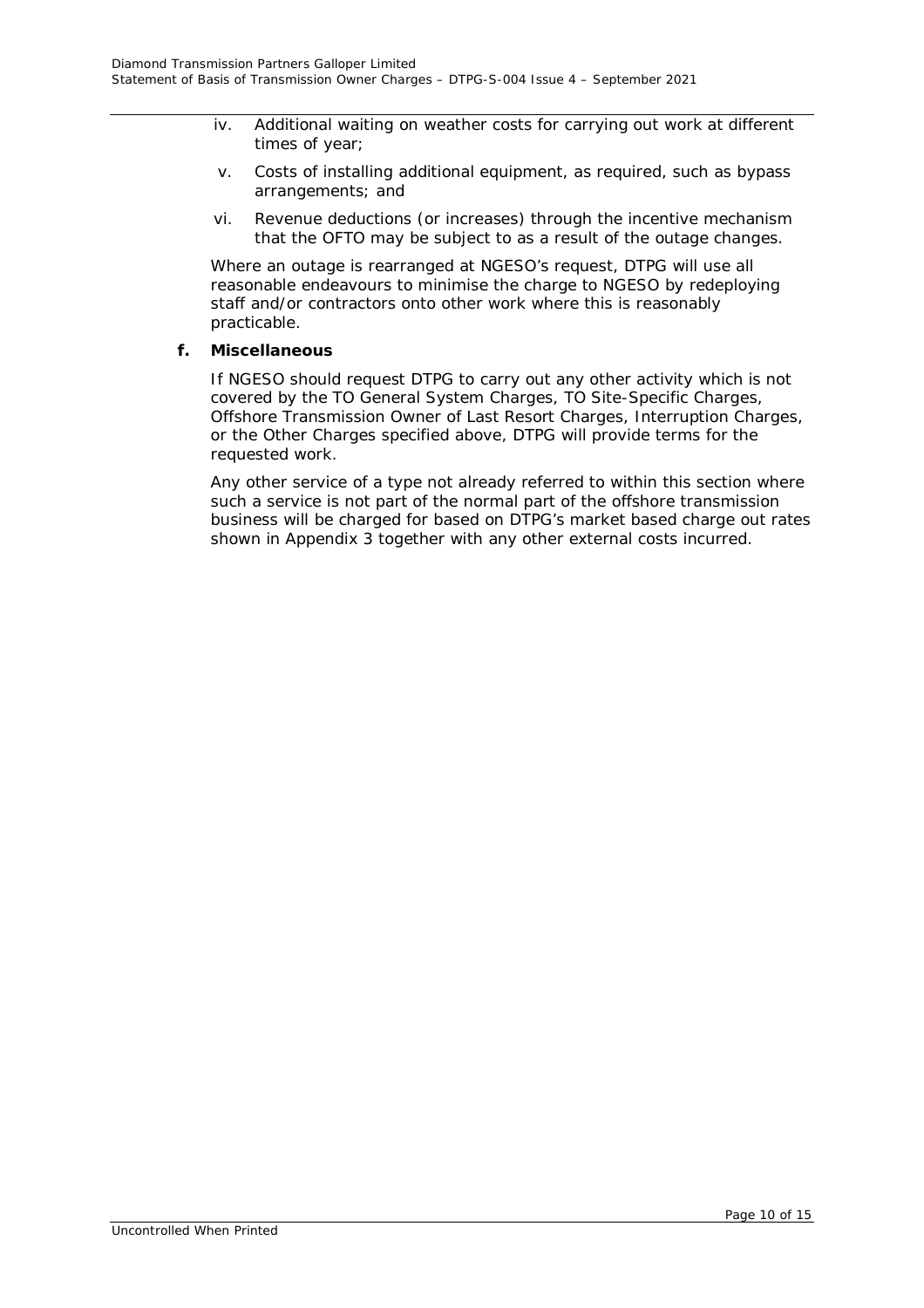## <span id="page-10-0"></span>**7 GLOSSARY**

| Allowed transmission<br>owner revenue $(OFTOt)$            | The maximum revenue that DTPG is permitted to earn from<br>the provision of transmission owner services, as determined<br>by DTPG's Offshore Electricity Transmission Licence                                                                                                                                                                                    |
|------------------------------------------------------------|------------------------------------------------------------------------------------------------------------------------------------------------------------------------------------------------------------------------------------------------------------------------------------------------------------------------------------------------------------------|
| Authority                                                  | The Gas and Electricity Markets Authority<br>(Ofgem)                                                                                                                                                                                                                                                                                                             |
| <b>DTPG</b>                                                | Diamond Transmission Partners Galloper Limited,<br>the owner of the Galloper offshore transmission<br>system                                                                                                                                                                                                                                                     |
| kV                                                         | A unit equal to one thousand volts                                                                                                                                                                                                                                                                                                                               |
| <b>NGESO</b>                                               | National Grid Electricity System Operator Limited,<br>the NETSO                                                                                                                                                                                                                                                                                                  |
| Retail Price Index                                         | Means the general index of retail prices published<br>by the Office for National Statistics each month in<br>respect of all items                                                                                                                                                                                                                                |
| <b>Offshore Electricity</b><br><b>Transmission Licence</b> | A licence issued by the Authority which permits<br>an OFTO to participate in the transmission of<br>electricity.                                                                                                                                                                                                                                                 |
| Ofgem                                                      | The Office of Gas and Electricity Markets, which is<br>governed by the Authority                                                                                                                                                                                                                                                                                 |
| <b>STC</b>                                                 | System Operator - Transmission Owner Code,<br>which defines the high-level relationship between<br>the National Electricity Transmission System<br>Operator ("NETSO") and Transmission Owners                                                                                                                                                                    |
| <b>STCP</b>                                                | System Operator - Transmission Owner Code<br>procedures                                                                                                                                                                                                                                                                                                          |
| <b>OTSDUW Completion</b><br>Report                         | An agreement between NGESO and DTPG<br>pursuant to the STC                                                                                                                                                                                                                                                                                                       |
| Transmission owner or<br>TO                                | DTPG is the transmission owner of the Galloper<br>offshore transmission system and is responsible<br>for delivering transmission owner services in<br>accordance with the requirements of its Offshore<br>Electricity Transmission Licence and System<br>Operator Transmission Code                                                                              |
| Transmission system                                        | Those assets that comprise DTPG's entire<br>transmission infrastructure from the generators<br>34kV gas insulated switchgear terminals feeding<br>the offshore transformers located on a single<br>offshore platform through to the 132kV busbar<br>gas zone within the existing National Grid<br>Electricity Transmission Limited's Leiston 132kV<br>substation |
| <b>OFTO</b>                                                | Offshore Transmission Owner                                                                                                                                                                                                                                                                                                                                      |
| Outage change                                              | A change notified to DTPG by NGESO on or after<br>week 49 of the calendar year to the Outage Plan,<br>as updated from time to time in accordance with<br>the STC as at the date this condition comes into<br>force                                                                                                                                               |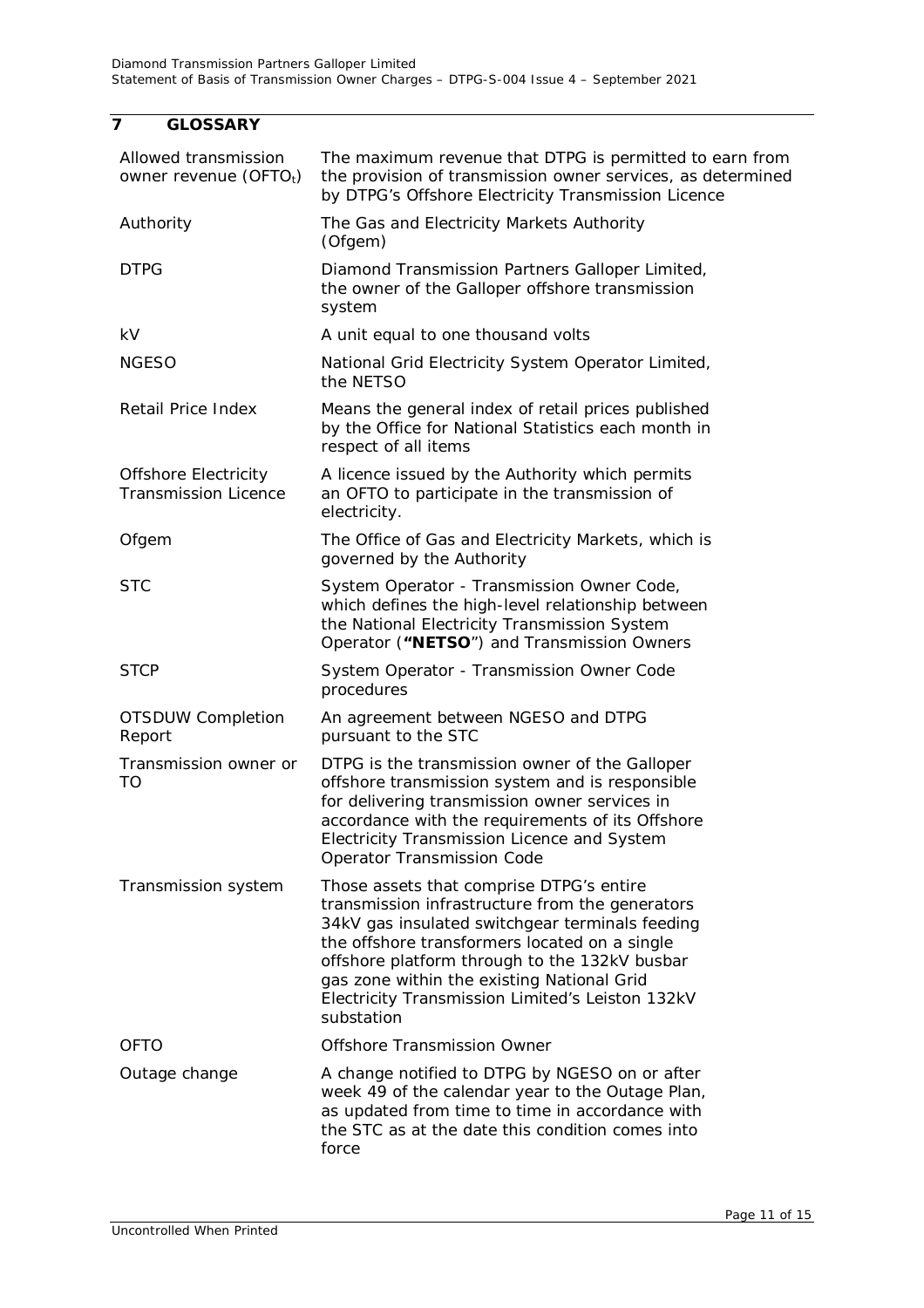#### <span id="page-11-0"></span>**APPENDIX 1 – CHARGING PARAMETERS FOR 2021/22**

The parameters outlined in the table below are set out in the Amended Standard Conditions of the Licence, specifically in:

- a. E12 J1 (Restriction of Transmission Revenue: Definitions)
- b. E12 J2 (Restriction of Transmission Revenue: Revenue from Transmission Owner Services)
- c. E12 J3 (Restriction of Transmission Revenue: Allowed Pass-through Items); and
- d. E12 J4 (Restriction of Transmission Revenue: Annual Revenue Adjustments).

| <b>Parameter</b>                                                 | <b>Value</b>                                                                                                                                                                                                                                                                                                 |
|------------------------------------------------------------------|--------------------------------------------------------------------------------------------------------------------------------------------------------------------------------------------------------------------------------------------------------------------------------------------------------------|
| <b>Tender Relevant Year</b>                                      | Financial year ended 31 March 2020 (this is<br>$t=1)$                                                                                                                                                                                                                                                        |
| Relevant Year                                                    | Financial year ended 31 March 2022 (this is<br>$t=3)$                                                                                                                                                                                                                                                        |
| BR <sub>3</sub> (base transmission revenue)                      | £15,825,488<br>(To reflect MRA to be determined at financial<br>close in accordance with Amended Standard<br>Condition E12-A2 (Market Rate Revenue<br>Adjustment))                                                                                                                                           |
| $TRS3$ (tender revenue stream)                                   | £16,032,000                                                                                                                                                                                                                                                                                                  |
| MRA <sub>3</sub> (market rate revenue<br>adjustment)             | £755,000                                                                                                                                                                                                                                                                                                     |
| $PR3$ (proportion of revenue term)                               | $PR_t = 1$ for $t >_1$                                                                                                                                                                                                                                                                                       |
| $RIT3$ (revenue indexation<br>adjustment)                        | $RIT_3 = 1.0359028511$<br>$RIT_t = RPI(September)_{t-1}$ / RPI (Base date)<br>$RIT_3 = RPI$ (September 2020) / RPI<br>(September 2018)<br>Where:<br>$RIT_t = 294.3 / 284.1 = 1.0359028511$<br>(RPI data from<br>https://www.ons.gov.uk/economy/inflationand<br>priceindices/datasets/consumerpriceinflation) |
| PA <sub>3</sub> (performance availability<br>revenue adjustment) | $PA_3 =$ £744,613 (being the annual revenue<br>adjustment derived in accordance with<br>Amended Standard Condition E12 - J4)                                                                                                                                                                                 |
| $LF3$ (licence fee cost adjustment)                              | $LF3 = £0$                                                                                                                                                                                                                                                                                                   |
| $RB3$ (network rates)                                            | $RB_3 = \text{\pounds}462,913$<br>being the network rates based on a<br>rateable value of £890,000 as provided<br>by the valuation office and applying the<br>non-domestic rating multiplier for<br>2020/2021 of 0.512p in the £. adjusted<br>to reflect business rates for 2021/22                          |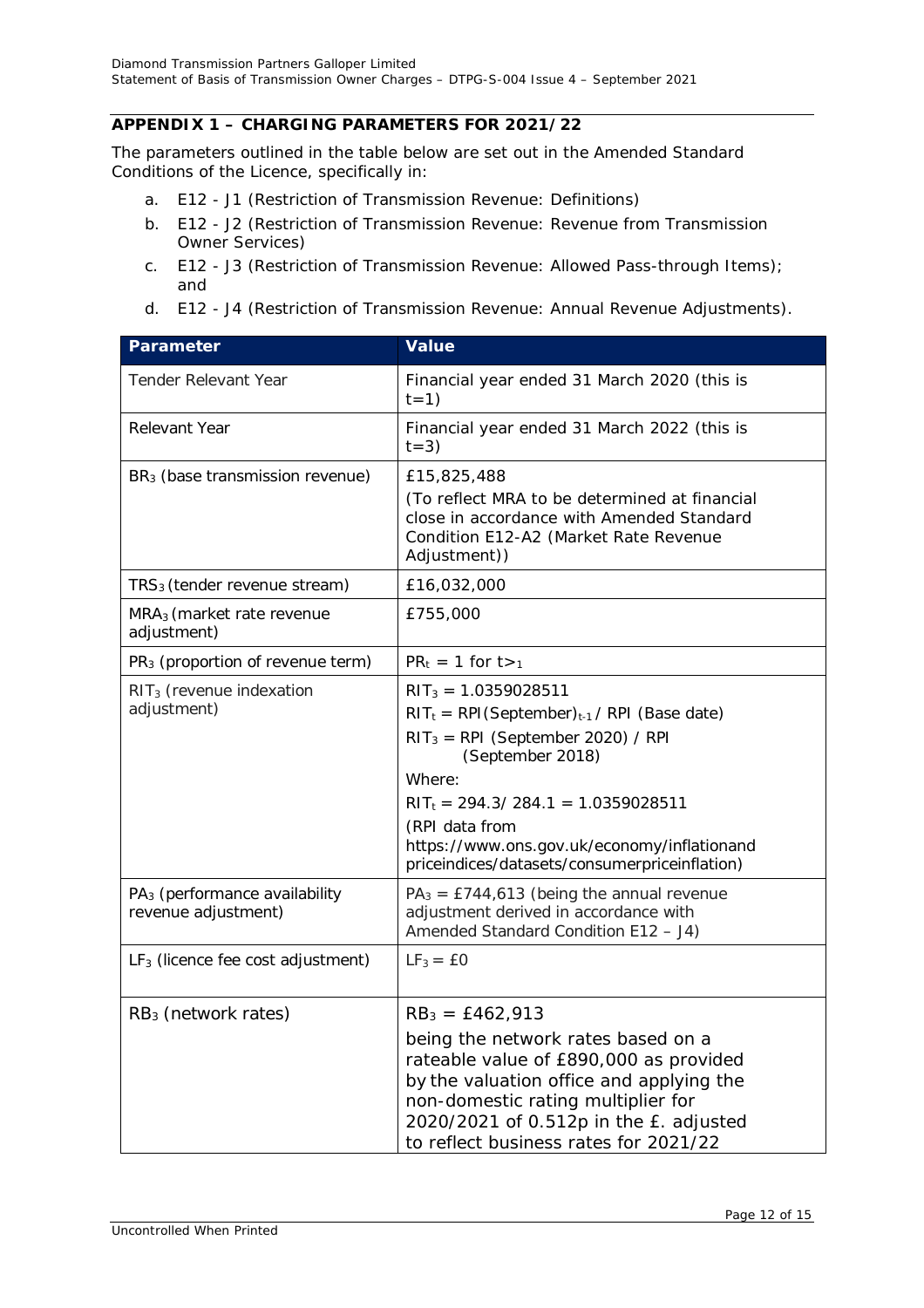| <b>Parameter</b>                                                  | <b>Value</b>                                                                                |
|-------------------------------------------------------------------|---------------------------------------------------------------------------------------------|
|                                                                   | being $E(1,691)$ x RIT <sub>t</sub> (assumption:<br>Incorporate RPI in business rate 21/22) |
| CEL <sub>3</sub> (Crown Estate lease cost<br>adjustment)          | $CEL_3 = £1,036$                                                                            |
| $DC3$ (decommissioning cost<br>adjustment)                        | $DC_3 = \text{\pounds}0$                                                                    |
| $IAT3$ (income adjusting event<br>revenue adjustment)             | $IAT_3 = EO$                                                                                |
| TPD <sub>3</sub> (temporary physical<br>disconnection payment)    | $TPD_3 = EO$                                                                                |
| $TCA3$ (tender fee cost adjustment)                               | $TCA_3 = EO$                                                                                |
| MCA <sub>3</sub> (Marine and Coastal Act<br>2009 cost adjustment) | $MCA_3 = EO$                                                                                |
| $K3$ (revenue restriction correction<br>factor)                   | $K_3 = £105$                                                                                |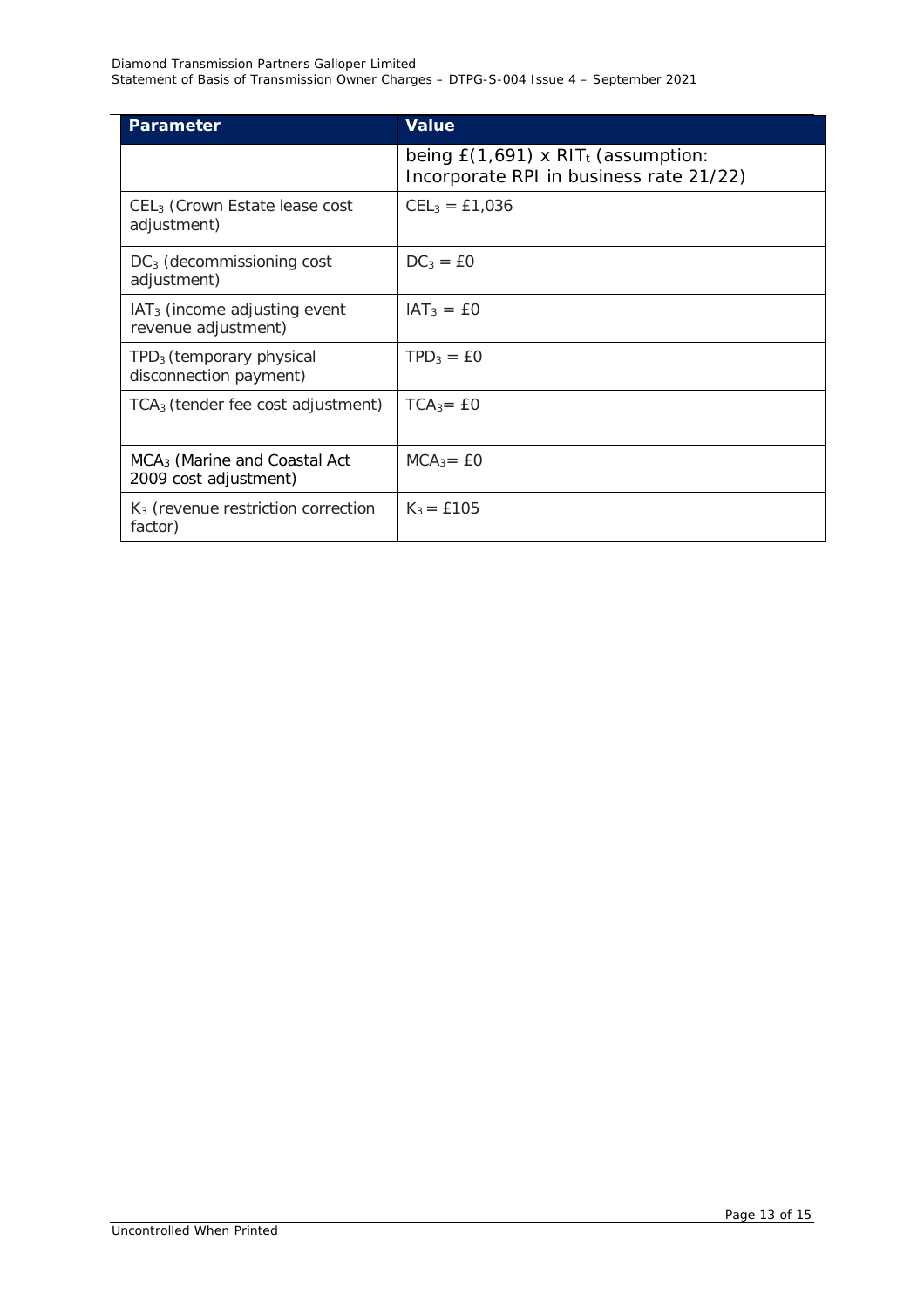### <span id="page-13-0"></span>**APPENDIX 2 – APPLICATION FEES**

| <b>Connection or Modification Size</b> | <b>Application Fee</b>                                   |
|----------------------------------------|----------------------------------------------------------|
| $10-10$ MW                             | £125k                                                    |
| 10-100 MW                              | £151k                                                    |
| $>100$ MW                              | To be determined in the event of such<br>an application. |

All application fees are subject to VAT at the prevailing rate.